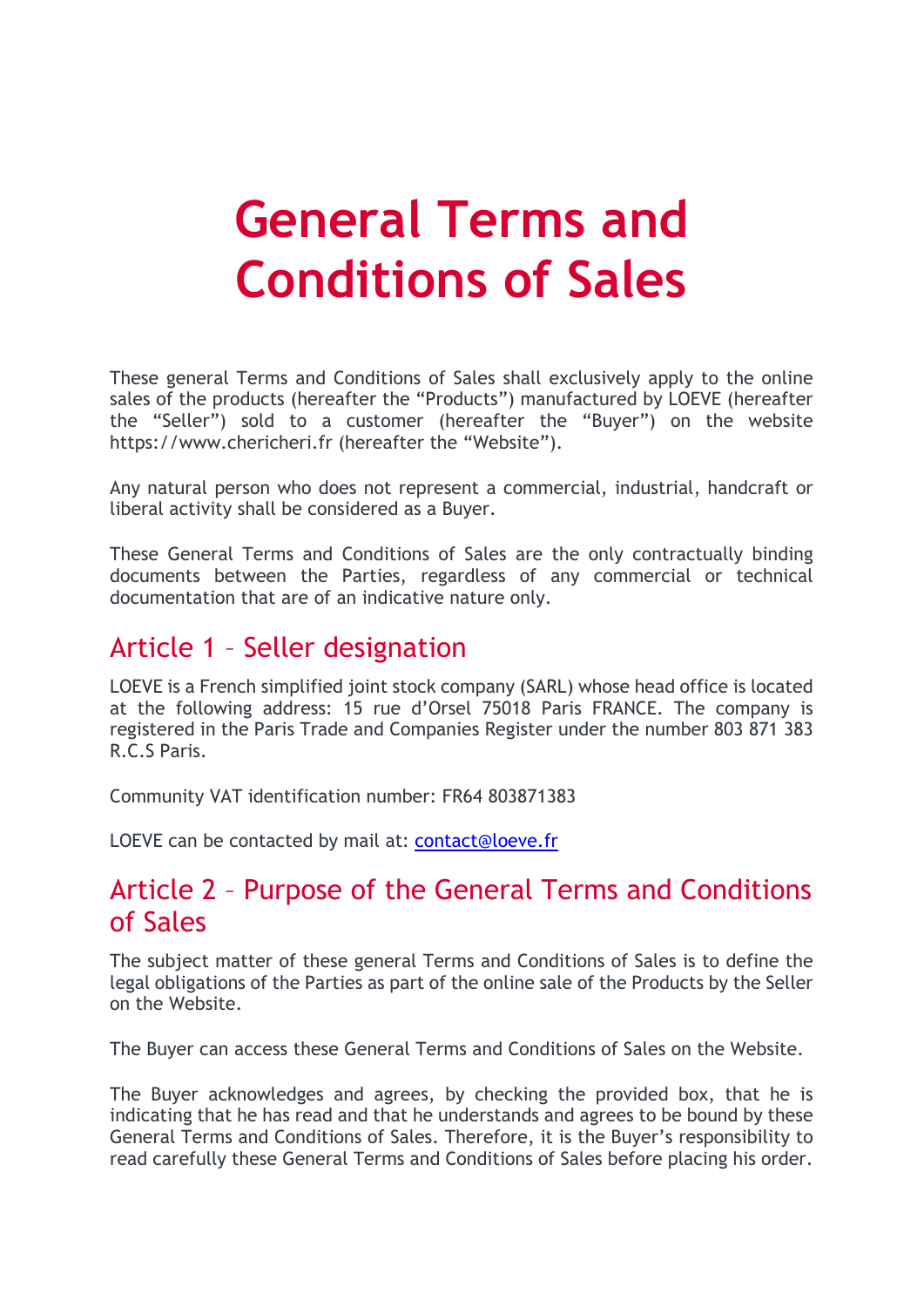By confirming his order, the Buyer accepts these General Terms and Conditions of Sales which storage and copy is done according to French regulations.

These General Terms and Conditions of Sales shall apply to all Products delivered to customers.

## Article 3 – Change of the General Terms and Conditions of Sales

The Seller reserves the right to modify these General Terms and Conditions of Sales at any time without prior notification. The modifications shall apply at the time of their publication on the Website.

Nevertheless, the binding version for the Buyer is the one in force at the time of his order. The Buyer may request the Seller to supply a copy of this version to him.

## Article 4 – Products

#### 4.1. Characteristics

For each of the Products sold online, a description detailing its fundamental characteristics is available on the Website, in accordance with the legal provisions applicable to these General Terms and Conditions of Sales.

The Buyer commits to read carefully these characteristics before placing his order.

The photographs and videos on the Website are not contractual documents and shall not bind the Seller.

#### 4.2. Conformity

The Products comply with the existing French legislation at the time of their release, including the legislation regarding the health and safety of persons, fair trade and consumer protection.

If the order is placed from a country other than France, the Buyer shall make sure that the Products are consistent with the existing legislation in the country of destination and if they can be imported to the said country.

#### Article 5 – Price

The price of each Product appears in its description on the Website.

The Product's price is the one in force on the day of the order, except any evident mistake.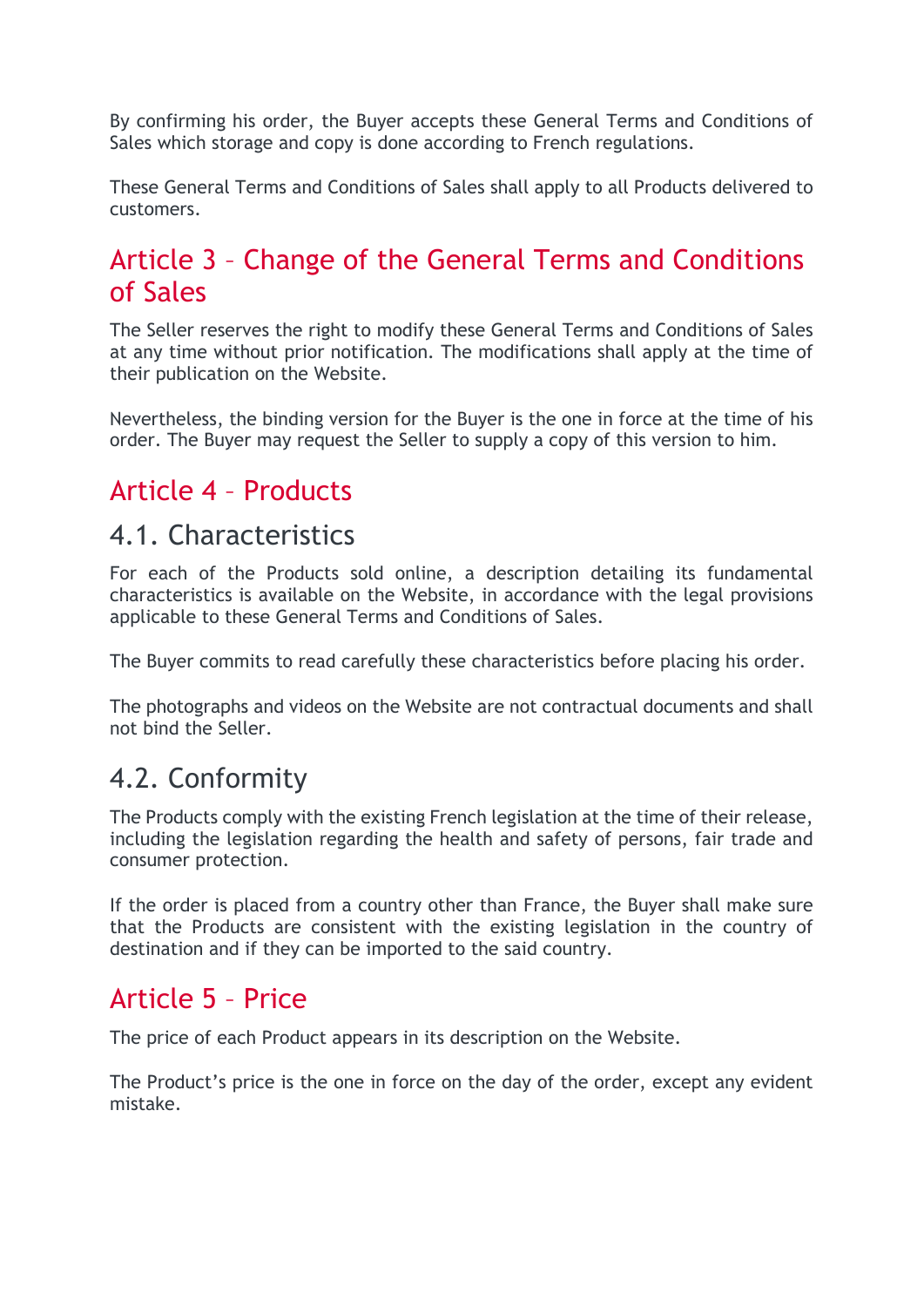The indicated prices do not include delivery charges. The delivery charges will be estimated at the time of the order validation and invoiced in addition to the initial price.

The prices are expressed in euros. If this currency is not the one used in his country of residency, the Buyer acknowledges that additional costs may be charged according to the method of payment used.

# Article 6 – Online order

## 6.1. Territory and duration

The online sale of the Products provided on the Website shall only be delivered to the geographic areas proposed on the Website.

The online sale of the Products provided on the Website is valid, unless special terms of duration are specified, as long as the Products are displayed on the Website and within the limits of available stocks.

# 6.2. Conclusion of the contract

To place an order online, the Buyer shall click on the tag "Order". The Buyer shall then provide information regarding the delivery and method of payment. The definitive price including shipping fees will then be displayed. This price will not include any eventual direct and indirect taxes applicable in the Buyer's state of residency that are not due or collected by the Seller, along with possible custom duties.

Prior to clicking on the tag "Payment", the Buyer has the opportunity to check one more time the details of his order and its total price and also to return to previous pages to correct any eventual mistake or modify his order.

**Acceptance of the offer by the Buyer is validated, in accordance with the "double-click" process, by the order-validation.**

**Validation of the order leads to acceptance of these General Terms and Conditions of Sales and brings the contract into force.**

Once the order is validated, a web page shall appear confirming that the order has been taken into consideration.

An email acknowledging receipt of the order and its payment shall also be sent by the Seller as soon as possible, provided that the email address the Buyer indicated when he created his user account, is correct.

# 6.3. Modification of the order

Any modification of the order, after its validation, is subject to acceptance by the Seller.

The Seller reserves the right to modify the ordered Products in accordance with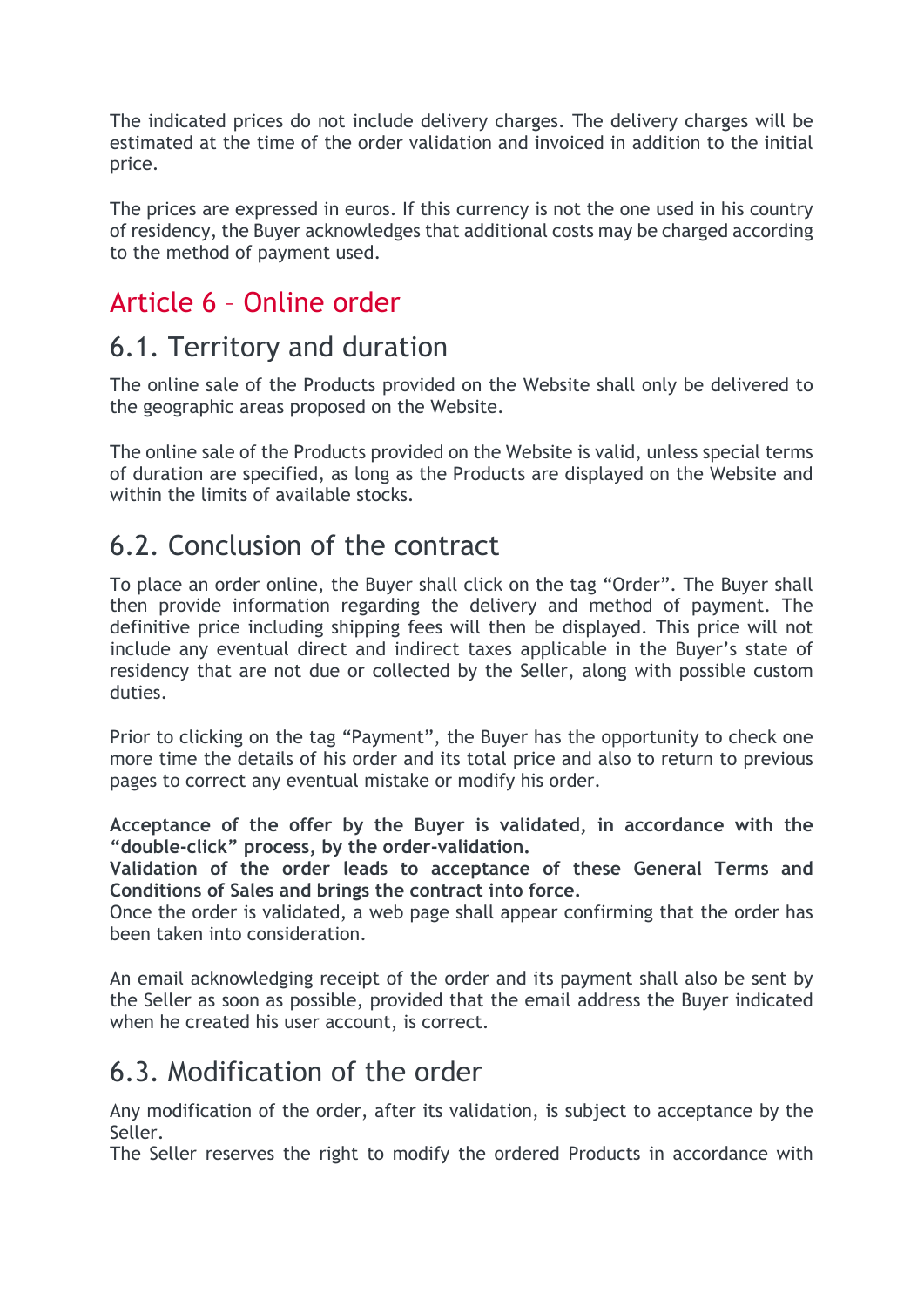technological developments, as long as there is no price increase or alteration in the quality of the Products or characteristics which lead to the Buyer's consent.

# 6.4. Order validation by the Seller

The Seller reserves the right to refuse any order for legitimate reasons, and in particular, if the amount of Products ordered is abnormally high for a consumer.

# 6.5. Unavailability of the ordered Products

The Seller commits to honor online orders only within the limit of available product stock.

The unavailability of the Products shall be mentioned, as soon as possible, in the description of the Products on the Website.

However, if the Products prove to be unavailable after the order has been validated, the Buyer shall be informed as soon as possible by email.

The Seller shall propose to maintain the order and postpone the delivery of the Product, and indicate a clear delivery date.

Once the Product is available again, the Seller will deliver the product to the Buyer in priority.

If the Buyer refuses the offer, any sums paid shall be refunded within a maximum of thirty (30) days, according to the chosen method of payment.

# Article 7 – Payment

# 7.1. Terms of payment

The price shall be due in full after confirmation of the order.

The price shall be paid online immediately after placing the order. At no point shall the paid sums be considered as a deposit or down payment.

During the ordering process, the Buyer can choose between one method of payment:

- PayPal Payment: The Seller will not access the Buyer's banking data if he chooses this method of payment in accordance with the [Privacy](https://www.meetprizm.com/privacy-policy/) Policy. The payment will be made through PayPal payment services. The Buyer shall have a PayPal account to use this method of payment. For more information, the Buyer shall turn to PayPal's website.

# 7.2. Payment default

The Buyer ensures the Seller that he has the required permission to use the payment method he chose.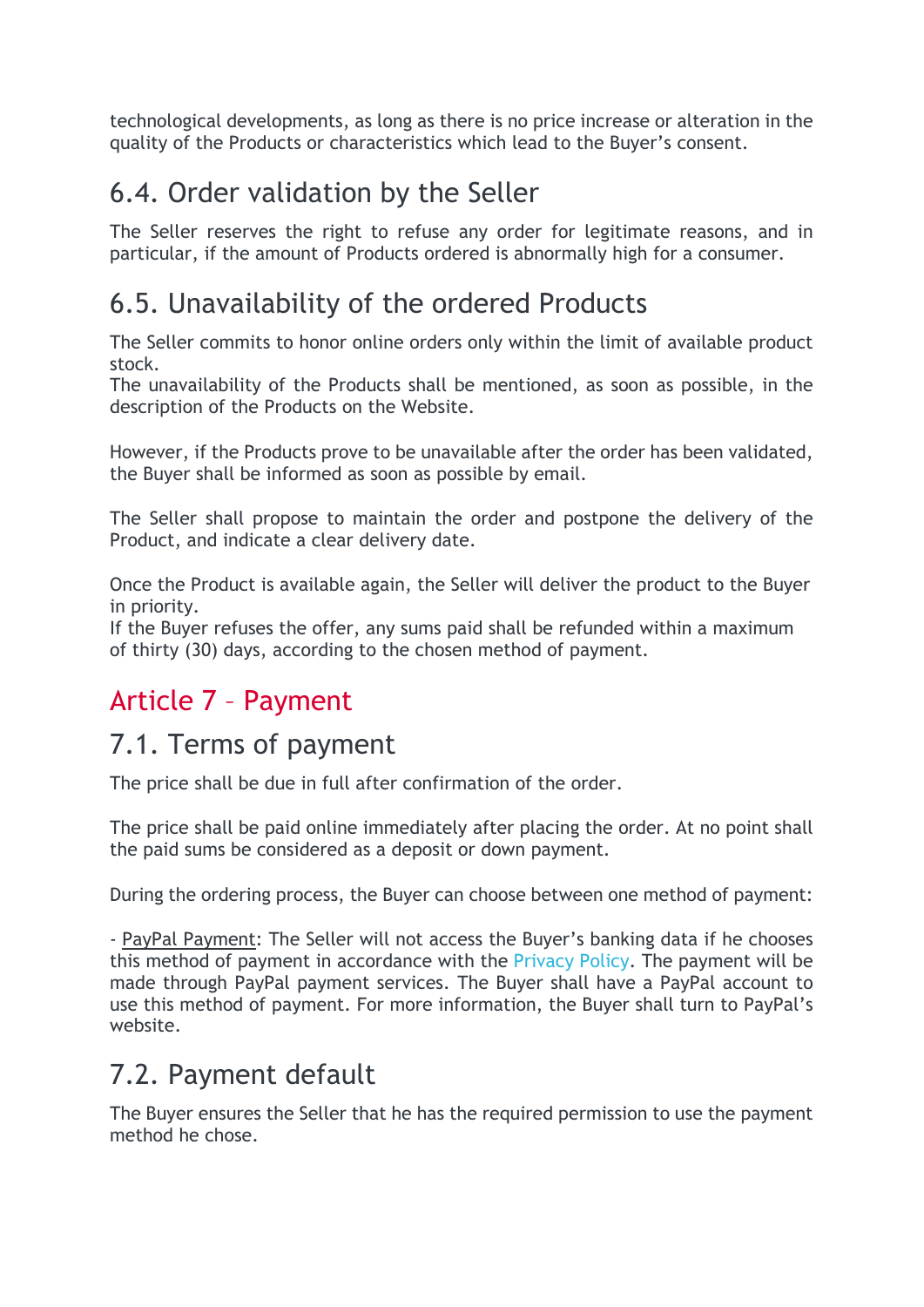In the event of non-payment in full or in part, the Seller reserves the right to claim payment, suspend the delivery or cancel the order.

# Article 8 – Archiving and evidence

The archiving of purchase orders and invoices is made on a reliable and durable medium and can be produced as evidence according to French legislation.

The Buyer can request all these documents to the Seller.

# Article 9 – Terms of Delivery

## 9.1. Shipment and delivery schedules

The delivery methods offered are Colissimo, Chronopost and UPS.

Delivery time and shipping fees may vary in accordance with the delivery method chosen by the Buyer and the delivery area.

Delivery time exclude week-ends and holidays.

The estimated delivery date shall be disclosed to the Buyer at the end of the ordering process and, in any case, before the order validation.

The Seller commits, in any case, to deliver the Products within thirty (30) working days after the order validation.

The Buyer shall be informed of the Products' shipment by email, provided that the email address indicated by the Buyer is correct.

#### 9.2. Delivery conditions

The Products shall be delivered to the address given by the Buyer during the ordering process.

Claims for a delivery error shall be addressed to the Seller by the Buyer on the delivery day or, at the latest, on the next working day.

The Seller shall respect the delivery process provided for each delivery method. If an order is returned following an incapacity to deliver due to incorrect delivery details given by the Buyer, the Seller reserves the right to charge all additional fees that re-shipping the order would require.

#### 9.3. Delivery delay

If the Products are not delivered on time or within thirty (30) working days after validation of the order, the Buyer may rescind the contract.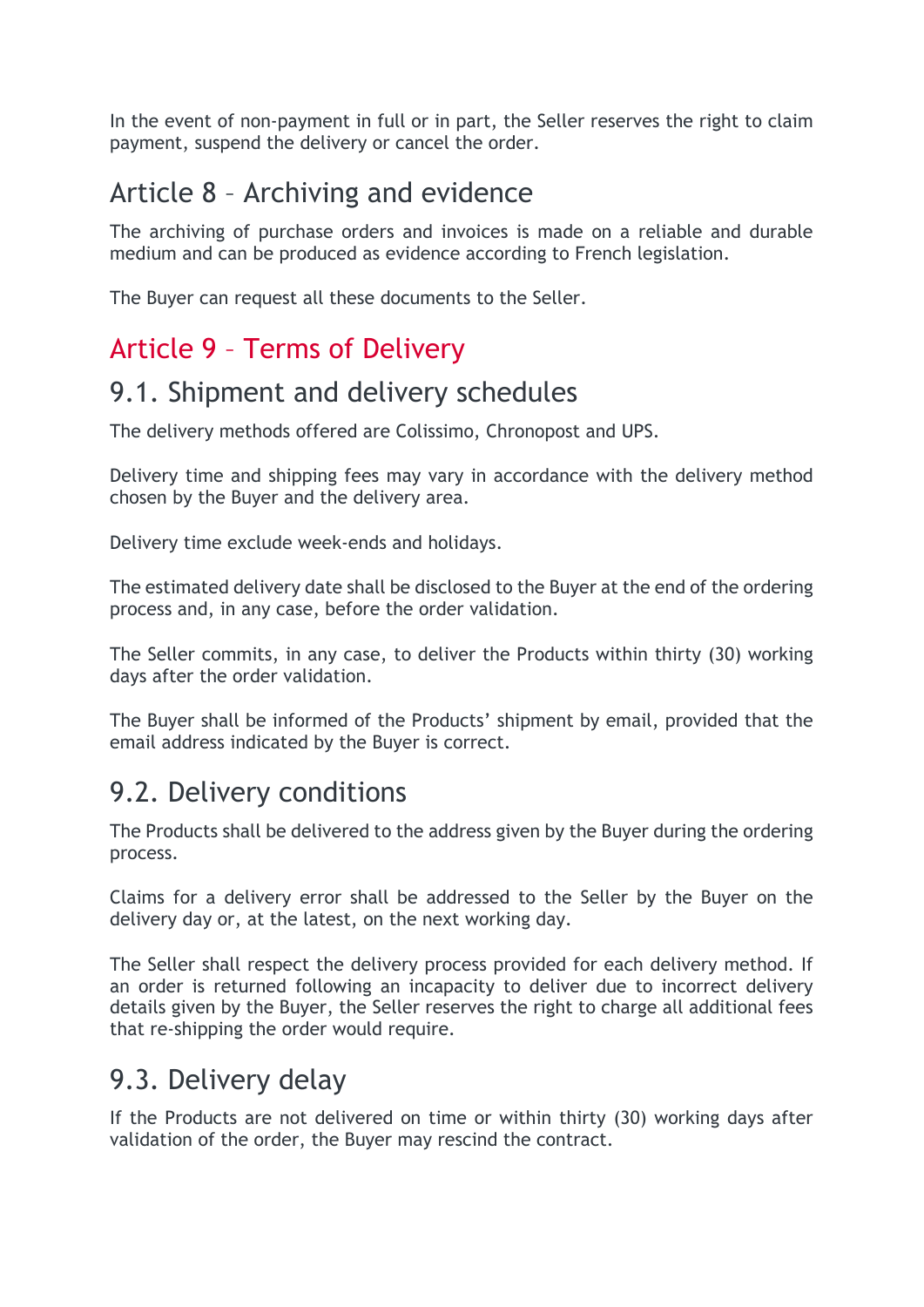Unless the delivery time was an essential term of the contract for the Buyer, he shall enjoin the Seller to deliver the Products in a reasonable additional period of time, by registered letter with an acknowledgement of receipt or any other durable medium.

The contract shall be rescinded as soon as the Seller receives the said letter, unless the product was delivered meanwhile.

The Seller shall refund any sums paid by the Buyer within thirty (30) days following the date of rescission.

#### 9.4. Control of the delivered products

On the delivery day, the Buyer shall make sure that the delivered products are consistent with his order, especially if the package was opened or damaged. The Buyer shall record on the delivery note any defect or abnormalities.

In case of degradation or partial loss of the Products, the Buyer shall, without fail, in the following three (3) days of the delivery, confirm/notify those abnormalities to the carrier by registered letter with an acknowledgement of receipt and notify the Seller as soon as possible.

The risk of loss or damage is transferred to the Buyer when he, or a third part designated by him other than the carrier, takes physical possession of the Products.

#### 9.5. Unavailability of the Products

Cheri Cheri product is a limited edition

#### Article 10 – Withdrawal

The Buyer can withdraw his order, without reasons, within thirty (30) days following the of day when the Buyer, or a third party designated by him other than the carrier, takes physical possession or the ordered products.

When the order relates to a batch made up of different Products, the withdrawal period shall begin from the day the Buyer, or a third party designated by him other than the carrier, has taken delivery of the final element making up the batch.

#### 10.1. Withdrawal notification

Before expiry of the withdrawal period, the consumer shall inform the Seller of his decision to withdraw his order on a durable medium.

To respect the withdrawal delay, the Buyer shall send his communication to the Seller before expiry of the withdrawal delay.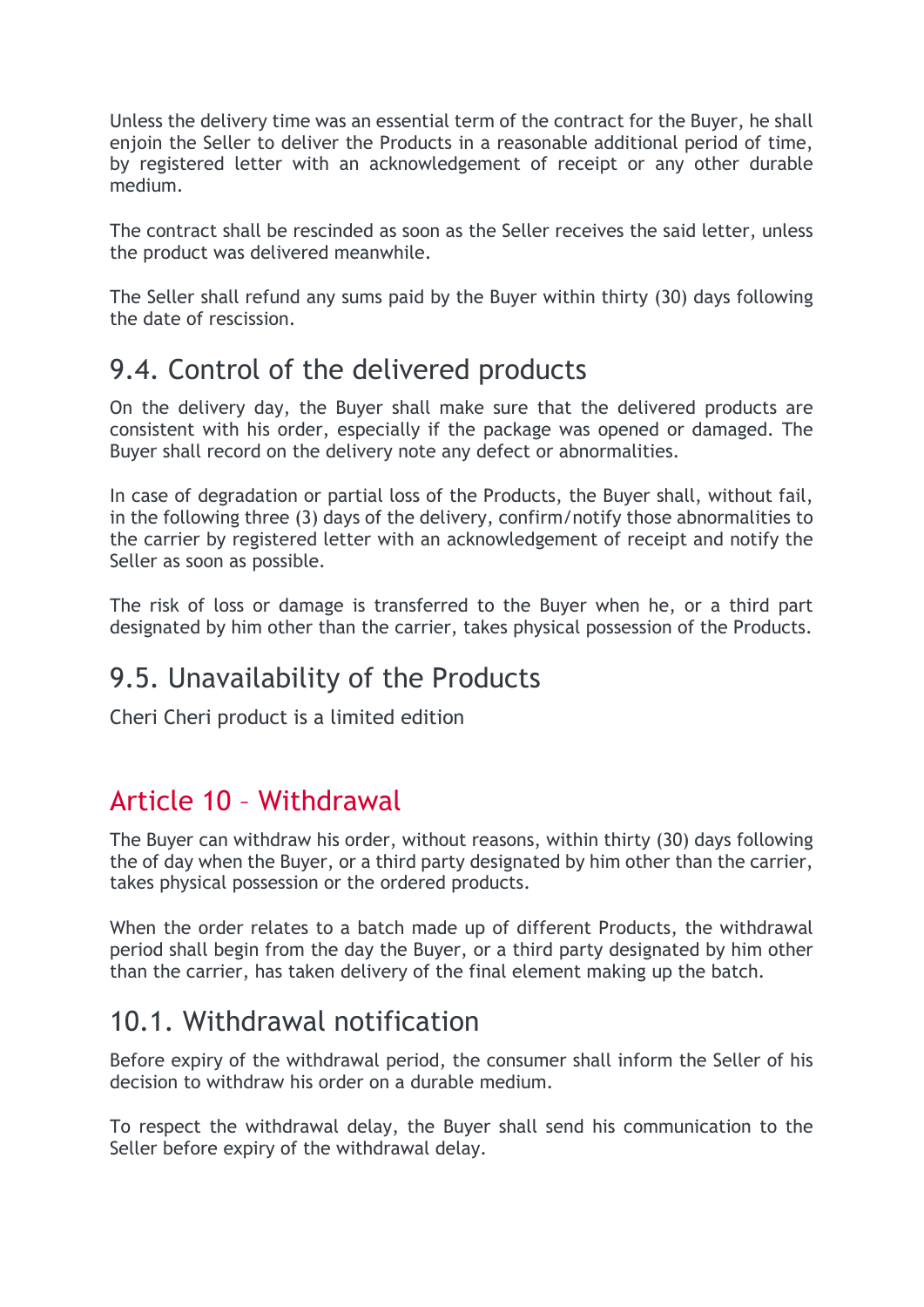## 10.2. Conditions of return

The Products shall be returned following the instructions given by the Seller in a conditioning allowing remarketing of the Products, with all the accessories delivered as well as the user manual. The Products shall be returned in their original packaging, or at the least in a packaging ensuring an equivalent protection during transportation.

Return fees will be fully charged to the Buyer.

#### Article 11 – Warranties

All products sold by the Seller are covered by the legal warranty of conformity as stipulated in articles L.211-4 to L.211-14 of the French Consumer Code and to the legal warranty of the latent defects in articles 1641 to 1649 of the French Civil Code, regardless of the commercial warranty laid down in article 11.2 of these General Terms and Conditions of Sales.

Except in cases of contrary mandatory legal dispositions, these legal warranties shall apply in lieu of any other warranty, expressed or implied, established by another legislation than the one these General Terms and Conditions of Sales are governed by.

#### 11.1 Legal warranty

#### **Warranty of conformity**

The Seller is required to deliver a product which conforms to the contract and is held liable for any lack of conformity which exists upon delivery.

He is also held liable for any lack of conformity caused by the packaging or the assembly instructions, or the installation if he assumed responsibility therefor or had it carried out under his responsibility.

To conform to the contract, the product must:

Be suitable for the purpose usually associated with such a product and, if applicable: correspond to the description given by the Seller and have the features that the Seller presented to the buyer in the form of a sample or model; have the features that a buyer might reasonably expect it to have considering the public statements made by the Seller, the producer or his representative, including advertising and labelling;

Or have the features defined by mutual agreement between the parties or be suitable for any special requirement of the buyer which was made known to the Seller and which the latter agreed to.

Action resulting from lack of conformity lapses 1month after delivery of the product.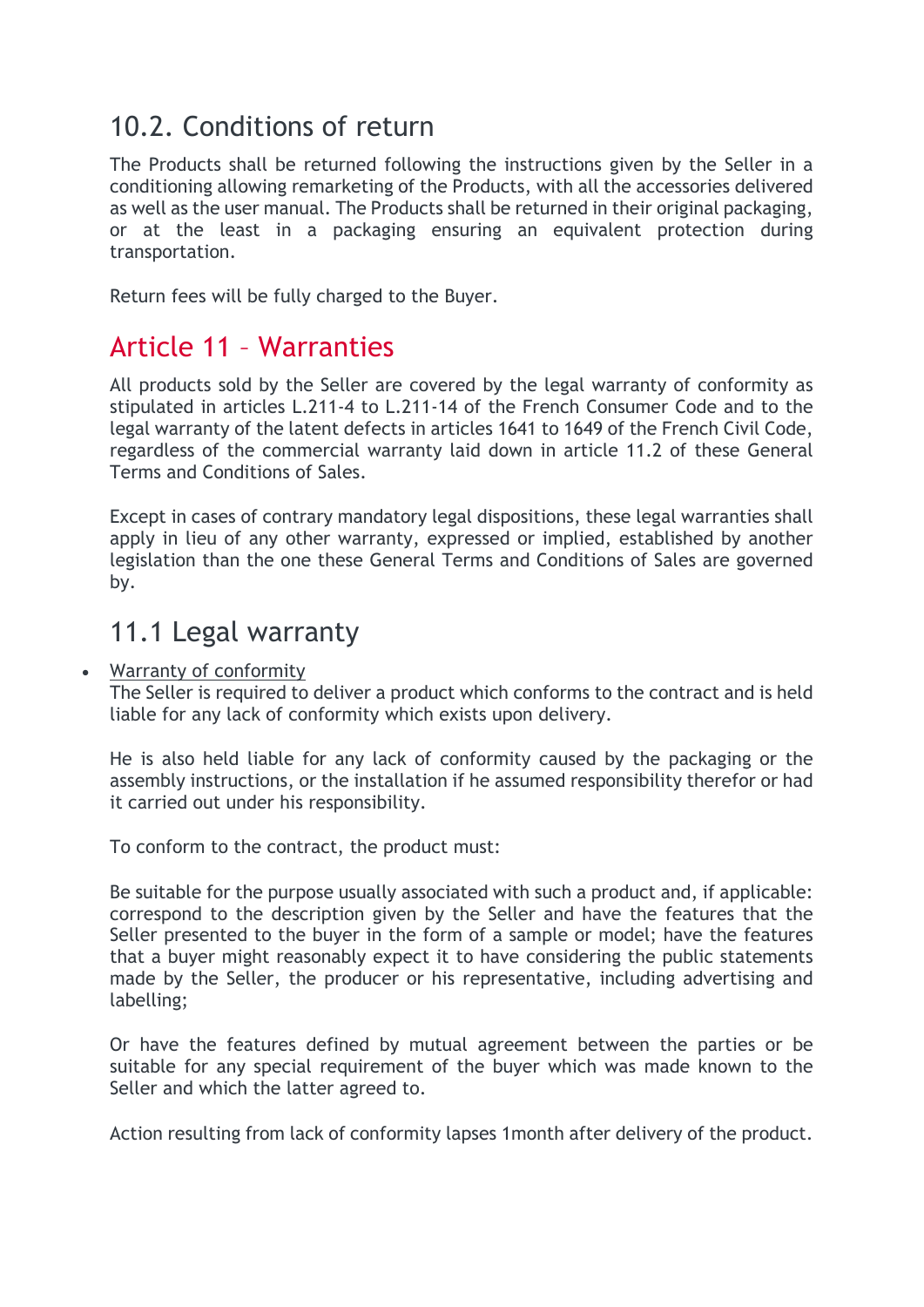In the event of lack of conformity, the buyer shall choose between repair and replacement of the product. The Seller may nevertheless elect not to proceed in accordance with the buyer's choice if that choice gives rise to a manifestly disproportionate cost compared with the other option given the value of the product or the seriousness of the defect. He is then required to proceed with the option not chosen by the buyer, unless this proves impossible.

If neither repair nor replacement of the product is possible, the buyer may return the product and obtain reimbursement of the price or keep the product and obtain reimbursement of a portion of the price.

He has the same option if the solution requested, proposed or agreed pursuant to Article L. 211-9 cannot be implemented within one month of the buyer making his claim or if that solution cannot be implemented without major inconvenience for the buyer given the nature of the product and his intended use.

The sale shall not be cancelled, however, if the lack of conformity is minor.

#### • Warranty of latent defects

The Seller is bound to a warranty against hidden defects in the thing sold that render it unfit for its intended use, or that so impair its use that the buyer would not have bought it, or would only have given a lesser price for it if he had known of the defects.

The Seller is liable for hidden vices even though he did not know of them, unless he has stipulated that he would not be bound to any warranty.

An action resulting from redhibitory defects must be brought by the buyer within **1 month** from the discovery of the vice.

The Seller warranties the Products against defects in materials and manufacturing for a period of **twelve (12) months** (**24 inside the European Union**), provided that the Products are delivered in new condition, in original packaging, by a recognized LOEVE retailer, and used in normal conditions.

The warranty starts the day of the purchase by the original buyer. It is recommended that the Buyer keeps an evidence of the purchase to make it easier for LOEVE to handle any claim regarding this limited warranty.

Without proof of purchase, the date of manufacture, as registered by LOEVE, will be used to determinate the start of the warranty.

During the warranty period, LOEVE shall repair or replace any defective parts within a reasonable period of time.

This limited warranty shall not cover:

- Defects resulting from the non-compliance with the user manual, an improper or unreasonable use, unauthorized alteration or modification of original condition,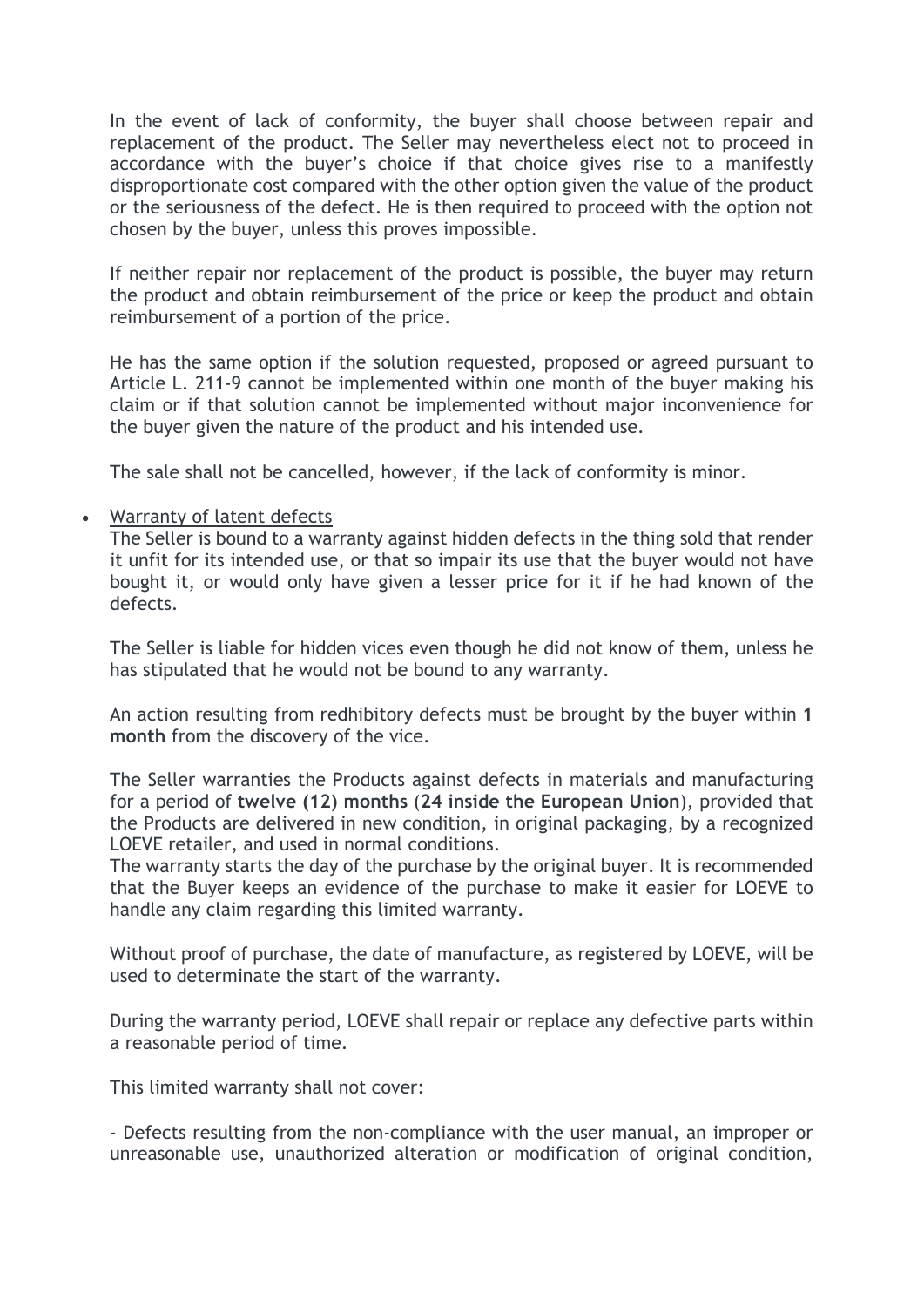accident, lightening, excess moisture, insects, power surges, connection to improper voltage supply, damaged caused by inadequate packing or shipping procedures;

- Aesthetic damages resulting from normal wear, in particular scratches, notches or broken parts;

- Loss of use;
- Loss of income or potential earnings;
- Loss, deterioration or alteration of data;
- Damages caused by use with non-Cheri Cheri products;
- Products purchased from unauthorized retailers;

- Modification or adaptation of the Product to enable it to operate in any country other than the country for which it was designed, manufactured, approved and/or authorized, or repair of products damaged by these modifications.

Shipping fees, insurance or transportation charges to the Seller or any import fees, duties and taxes shall not be covered by this warranty.

#### **The seller maximum liability shall not exceed the actual purchase price paid for the product.**

In no event shall the Seller be liable for loss of, damage to or corruption of stored data, or for special, incidental, consequential, or indirect damages howsoever caused including without limitation the replacement of equipment and property, and any costs of recovering, programming or reproducing any program or data stored in or used with your Cheri Cheri product or used with it.

#### Article 12 - Liability

#### 12.1. Exemption from liability

The Seller's liability may not be evoked in case of non-performance or improper performance of the Contract induced by whether action of the Buyer (especially in the placement of his order), or unforeseeable and insurmountable fact of a third party to the contract or to a force majeure event as laid down in article 13 of these General Terms and Conditions of Sales.

#### 12.2. Warranty coverage

In any case, and in the absence of contrary mandatory legal dispositions, the seller's liability shall only be engaged for direct and foreseeable damages arising from the non-performance of the contractual obligations.

Indirect damages and/or consequential damages, accessories, special damages (including, but not limited to, loss of profit, loss of opportunity, loss of turnover),